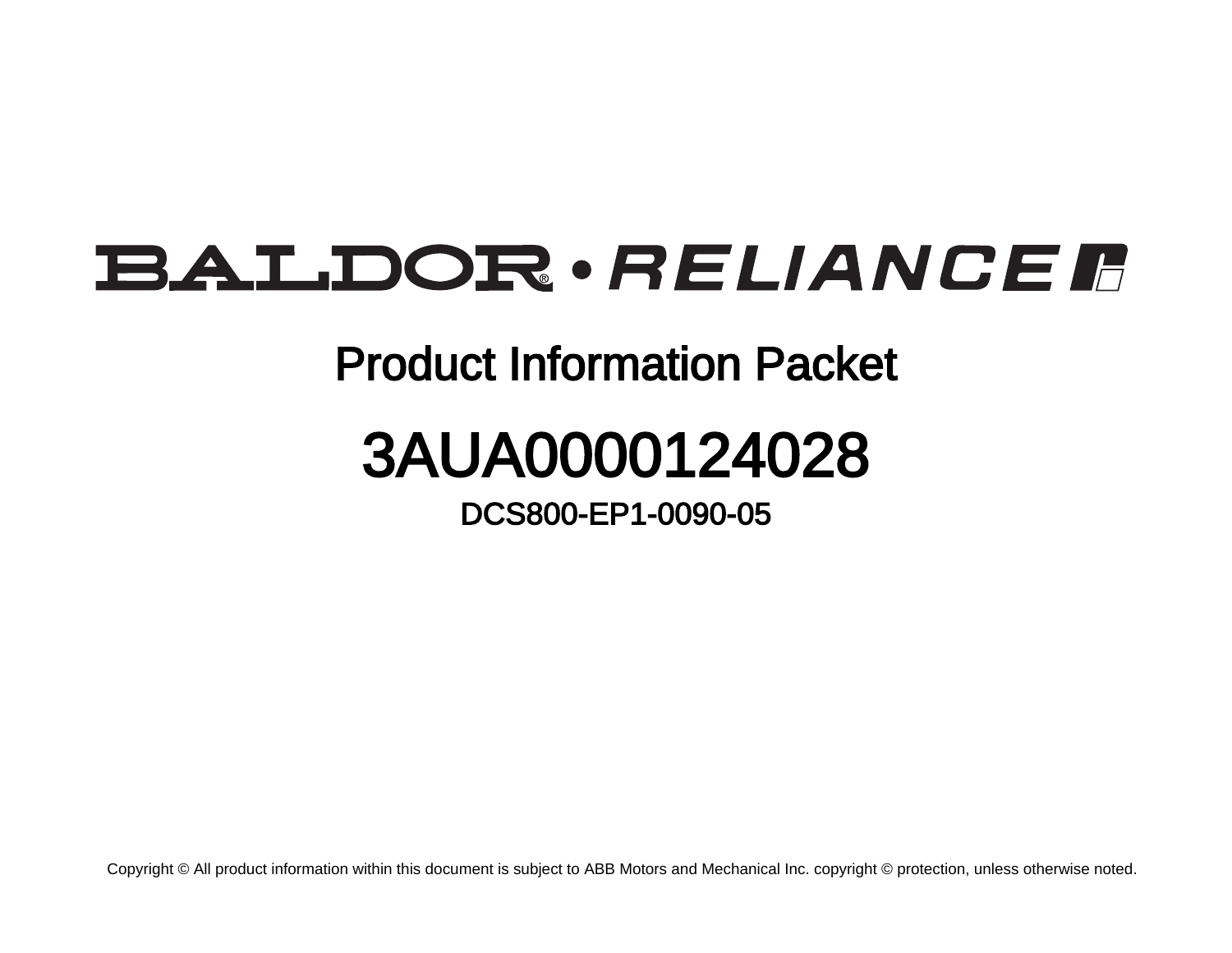## BALDOR · RELIANCE F Product Information Packet: 3AUA0000124028 - DCS800-EP1-0090-05

| Nameplate             |                               |                 |                |  |
|-----------------------|-------------------------------|-----------------|----------------|--|
| <b>Type Code:</b>     | 3AUA0000124028                | Output:         | Not Applicable |  |
| Enclosure:            | NEMA Open                     | Voltage (U2):   | $0$ U1 Vac     |  |
|                       |                               | Current (I2n):  | 68 A           |  |
| Input:                | 3PH 5060 Hz                   | Current (I2hd): | <b>NA</b>      |  |
| Voltage (U1):         | 480 V                         |                 |                |  |
| Current (I1n):        | 55 A                          | Power (Pn):     | 40 HP          |  |
| <b>Short Circuit:</b> | 65Ka RMS Symetrical, 500V max |                 |                |  |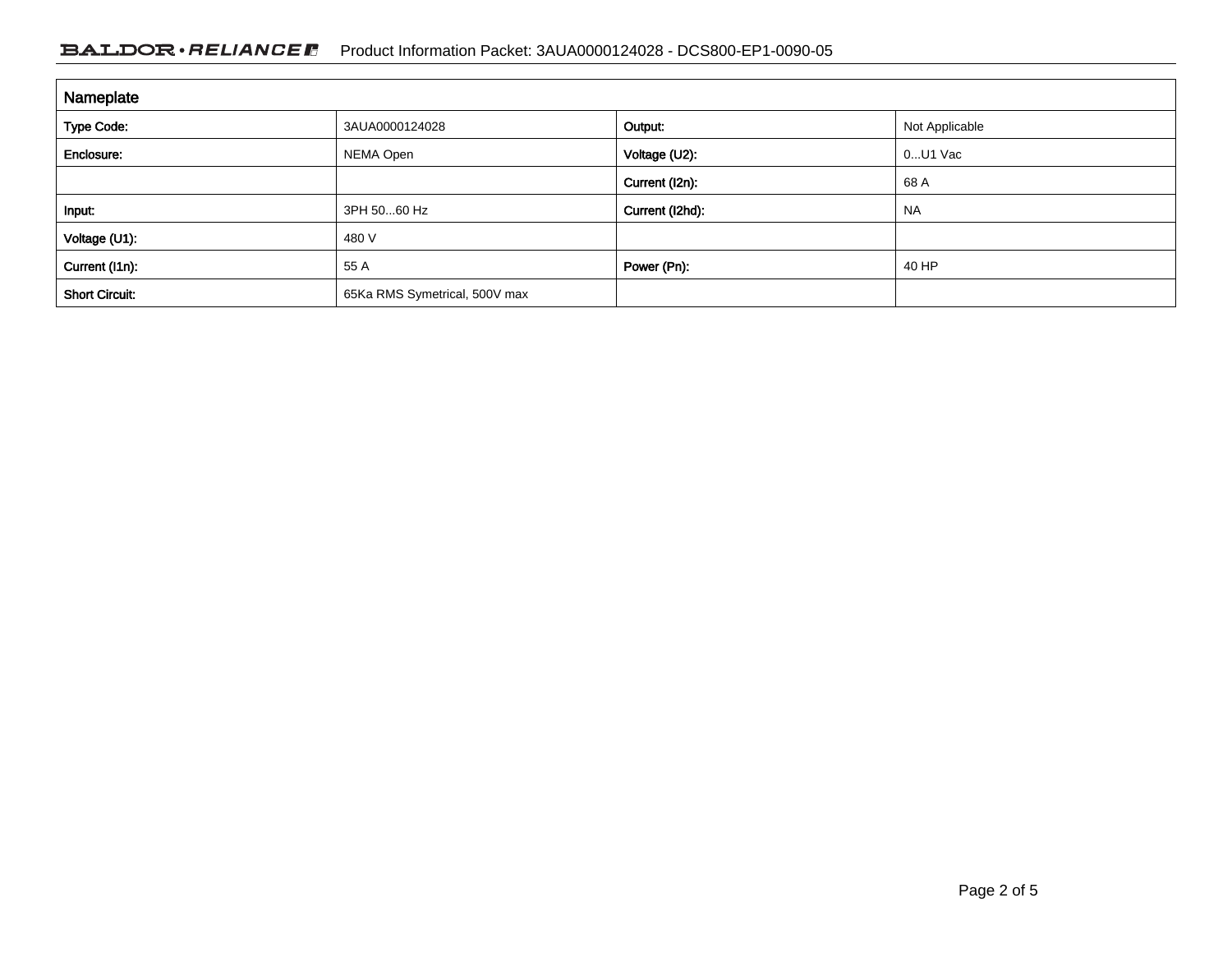| <b>Accessories</b> |                                         |                   |  |  |
|--------------------|-----------------------------------------|-------------------|--|--|
| <b>Part Number</b> | Description                             | <b>Multiplier</b> |  |  |
| 58948250           | FIBRE OPTIC CABLE NLWC-05 OPTION/SP KIT | ES                |  |  |
| 58948268           | FIBRE OPTIC CABLE NLWC-07 OPTION/SP KIT | <b>ES</b>         |  |  |
| 58948276           | NLWC-10 OPTION.SP KIT FIBRE OPTIC CABLE | ES                |  |  |
| 61046534           | TWIN FIBREOPT CA QFBR-3883(HFBR-END010  | <b>ES</b>         |  |  |
| 61059113           | TWIN FIBREOPT. CA 5,0 M                 | ES                |  |  |
| 61059121           | TWIN FIBREOPT. CA 2,0 M                 | ES                |  |  |
| 61059130           | TWIN FIBREOPT. CA 0,5 M                 | ES                |  |  |
| 64606778           | MODBUS ADAPTER RMBA-01 OPTION/SP KIT    | ES                |  |  |
| 64606816           | DIGITAL I/O EXTEN RDIO-01 OPTION/SP KIT | ES                |  |  |
| 64606841           | ANALOG I/O EXTENS RAIO-01 OPTION/SP KIT | ES                |  |  |
| 64606859           | RPBA-01<br>PROFIBUS-DP ADAPTER-KIT      | EG                |  |  |
| 64606905           | RCAN-01<br><b>CANOPEN OPTION/SP KIT</b> | EG                |  |  |
| 64610805           | PULSE ENCODER INT RTAC-01 OPTION/SP KIT | <b>ES</b>         |  |  |
| 64751701           | BAC, RCNA-01 Option                     | <b>CT</b>         |  |  |
| 64751727           | RETA-01 ETHERNET ADAPTOR MODULE KIT     | <b>CT</b>         |  |  |
| 68486408           | RESOLVER INTERFAC RRIA-01 OPTION/SP KIT | ES                |  |  |
| 68654947           | PULSE ENCODER INT RTAC-03 OPTION/SP KIT | <b>ES</b>         |  |  |
| 68805848           | PULSE ENCODER INTERFACE                 | ES                |  |  |
| 3ADT200005R0001    | SDCS-DSL-4                              | EM                |  |  |
| 3ADT203037R0001    | DCS800-DEMOCASE LIGHT                   | <b>EM</b>         |  |  |
| 3ADT209023R0001    | DCF803-0035                             | EM                |  |  |
| 3ADT209026R0001    | DCF803B-005 FIELD EXCITER               | <b>EM</b>         |  |  |
| 3ADT209026R0002    | DCF804-0050                             | <b>EM</b>         |  |  |
| 3ADT209026R0011    | DCF803-0060                             | EM                |  |  |